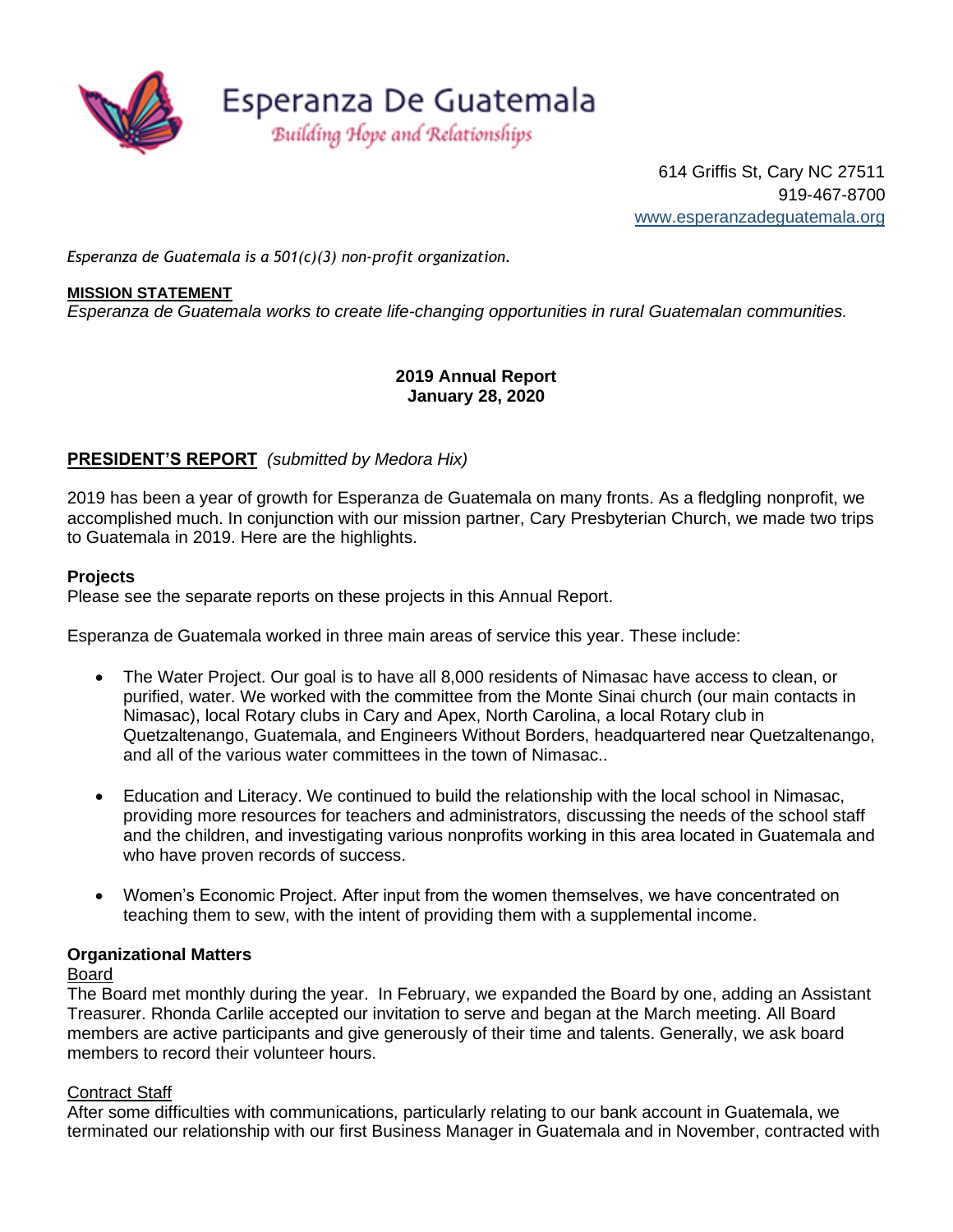a new manager with more experience in finance and higher education. Estefani Jacobs has been very responsive with all tasks.

Additionally, we have an arrangement with a student intern in graphic design from Wake Tech, Yelitza Maldonado. She has updated our logo and posted on Instagram.

# Administration

We applied and received a Guide Star rating of Bronze.

We have Benevity certification and we have PCI compliance.

We have kept the website, [www.esperanzadeguatemala.org](http://www.esperanzadeguatemala.org/) up to date and posted regularly to Facebook as Esperanza Guatemala Missions. We have an Instagram account but decided mid-year to not use the Twitter account. We have grown our social media presence. Board Vice-President Sherry Bradsher created a calendar with monthly themes to use with social media.

We purchased Servant Keeper as a data base.

## Finances

### *Fundraising*

Our fundraising efforts in 2019 included:

- Two events with Cary's City Barbeque restaurant, bringing in about \$800 and some community contacts. Esperanza also received funds from Cary Presbyterian's Fat Tuesday pancake supper, as well as funds from the sale of Fair Trade items.
- Additionally, Esperanza partially sponsored board member John Hansen's booth at the Cary Lazy Daze event, who donated a portion of the proceeds of sold photos about Guatemala. This event produced a greater awareness of Esperanza and its mission.
- Our biggest fundraising effort was participating in Giving Tuesday. We ran an extensive campaign that tripled last year's efforts, partially due to a matching grant incentive.
- We sold Guatemalan handcrafts through the Fair Trade sales team.
- Personal donations from various individuals and groups.

This report does not reflect one of the major accomplishments for 2019, that of building trust between the people of Nimasac and our nonprofit. We are now beginning to be known for making a difference in their lives and for respecting their desires and ways of working. We look forward to increasing the connections and the benefits of these relationships.

# **PROJECT UPDATES**

# *Water Access/Purification (submitted by Duane Hix)*

In October of 2018, Esperanza de Guatemala initially inquired about gaining clean drinking water for the area of the town around Monte Sinai church, expecting to help dig a well and provide a filtration system to distribute water in 5 gallon jugs. As we learned more about the already existing water systems in Nimasac, that strategy was replaced with one that addressed the water needs of the whole town. Currently two local committees supply water from wells and cisterns to about 1/4 of the town, with expectation of expansion. However, lack of money has diminished prospects for expansion and has hampered repairs of current systems.

In August and again in October of 2019, we met with representatives of the local water committees, discovering that they often competed with one another and duplicated services, but were both eager to expand if money were available. Consulting with a Guatemalan office of Engineers without Borders and a Rotary International chapter there, we determined that the existing inefficiency and competition would hinder our ability to receive grants from outside agencies. Currently we are seeking Guatemalan mediators that can go to Nimasac, discuss more cooperative options with the water committees, and move beyond this challenge so we can apply for grant money to address the full water needs of the community.

In the meantime, Duane Hix, a volunteer with a commitment to helping Esperanza, is visiting Rotary chapters in the Cary/Apex area to seek funding on a smaller scale that would allow us to complete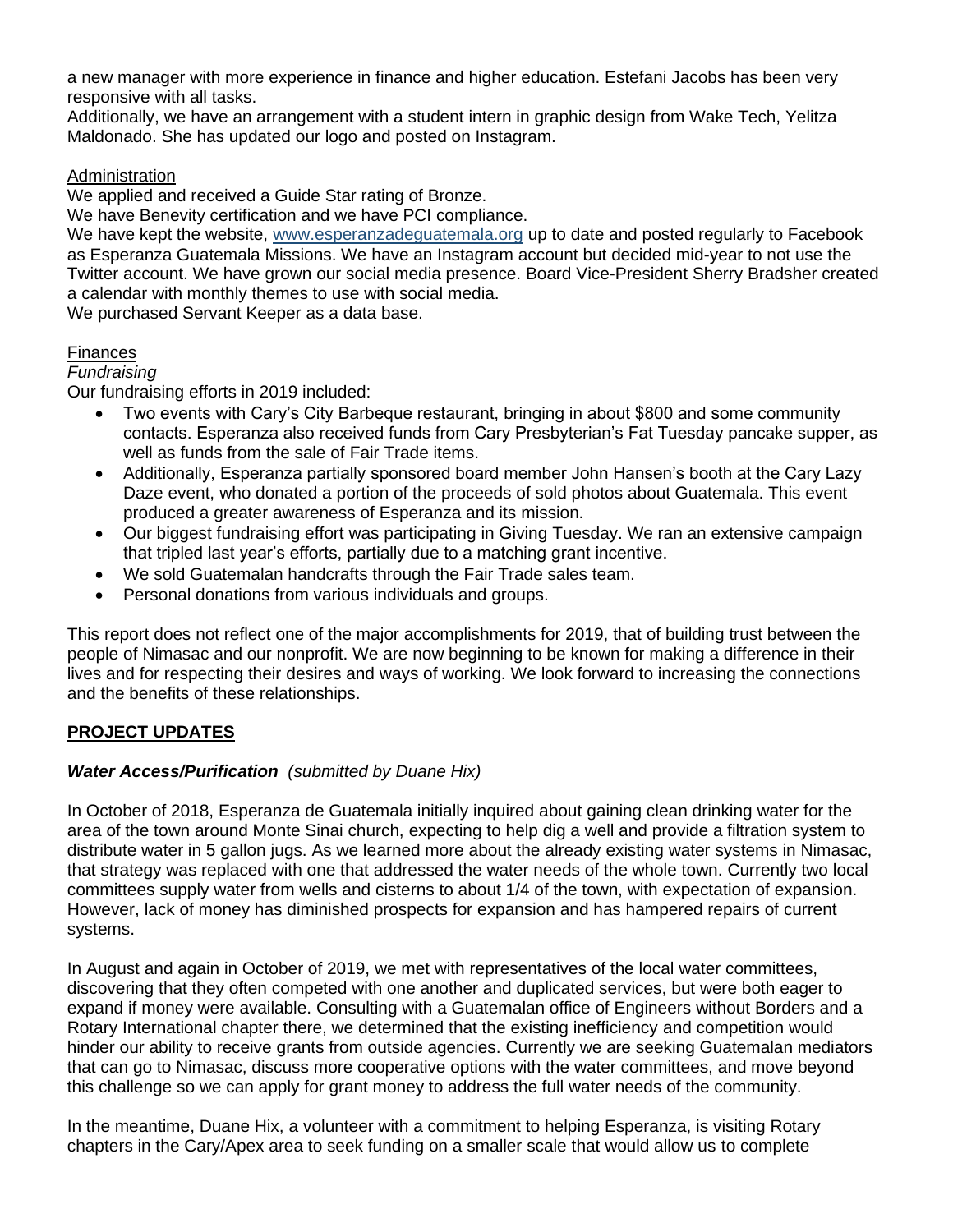temporary projects, like bucket filtration systems, for smaller groups of people in Nimasac. Already we have provided such clean water household systems for 21 families.

# *Education and Literacy (submitted by Medora Hix))*

#### Benefitting the Nimasac Elementary School

[Note: the elementary school is the only school in Nimasac, a town of 8,000 people. It has two separate sessions, each with their own staff and principal, morning and afternoon. Each session has 400-500 students each, grades  $K - 6$ .

#### *Resources:*

Continuing our practice of donating resources for both teachers and students to the both schools (sessions) in Nimasac, we supplied whiteboards for three classrooms, consumable but necessary products such as reams of paper and dozens of markers, pencils, pens, and teacher helps such as educational games and reference books. We also provided equipment for the physical education teacher at his specific request. The specific resources were in response to lists generated by the two school principals. Part of these resources were donated in August, and the other part on the October trip down to Guatemala.

## *Teacher Development and Improvement of School*

Throughout the year, we conducted extensive explorations of nonprofits who work in Guatemala in the field of education development. We approached FUNDAP, which has extensive experience in Guatemala, and which has its main office in Quetzaltenango. They advised us on possibilities for two different projects, one short-term and one long-term. After some discussion, the morning session principal was interested in the long-term project. While meeting with the school principal, the District Superintendent arrived and gave approval to pursue this. One participant on the October trip was Nicole Smith, a professor of education at East Carolina University. Nicole's input and evaluation of educational matters has been invaluable.

## *Library*

As a support to increasing literacy in the community, the library project has been initiated and maintained by Esperanza's partner, Cary Presbyterian Church. A grant was applied and approved and implementation in underway. Esperanza is acting as advisor to Cary Presbyterian and is working to promote community and school personnel and students to be involved and use this resource.

## *Women's Development (submitted by Barbara Carew)*

In 2018, the women of Monte Sinai Presbyterian Church in Nimasac, Guatemala, expressed a strong interest developing a sewing-related business to generate income to help support their families. In 2019, Esperanza applied for, and received a \$3,000 Memorials & Endowments Grant from Cary Presbyterian Church to help fund the initial establishment of this project.

During our mission trip to Guatemala in August, 2019, we met with over 18 women and teenage girls to discuss women's health issues and sewing projects, and agreed on plans for both. We purchased and delivered two refurbished sewing machines, one electric and one treadle, which are set up in an upstairs classroom at Monte Sinai. We established a sewing team, discussed rules monitoring the sewing machine use, demonstrated all options on the machines and made suggestions on how the team leaders could teach the other women to sew. We also provided them with sewing notions, fabric and patterns.

When we returned on our second mission trip in October, 2019 we met again with the women's sewing group. The women had made good progress on learning basic sewing skills. They shared their sewing projects and talked about the challenges of learning a new skill with their limited time and competing demands. We also provided patterns, supplies and instructions needed to make reusable, washable menstruation pads. We also introduced and demonstrated a few new sewing tools and purchased other needed supplies to enhance the outfitting of the sewing room.

We're pleased to report that Phase I is complete. We periodically check in with the sewing team to assess progress.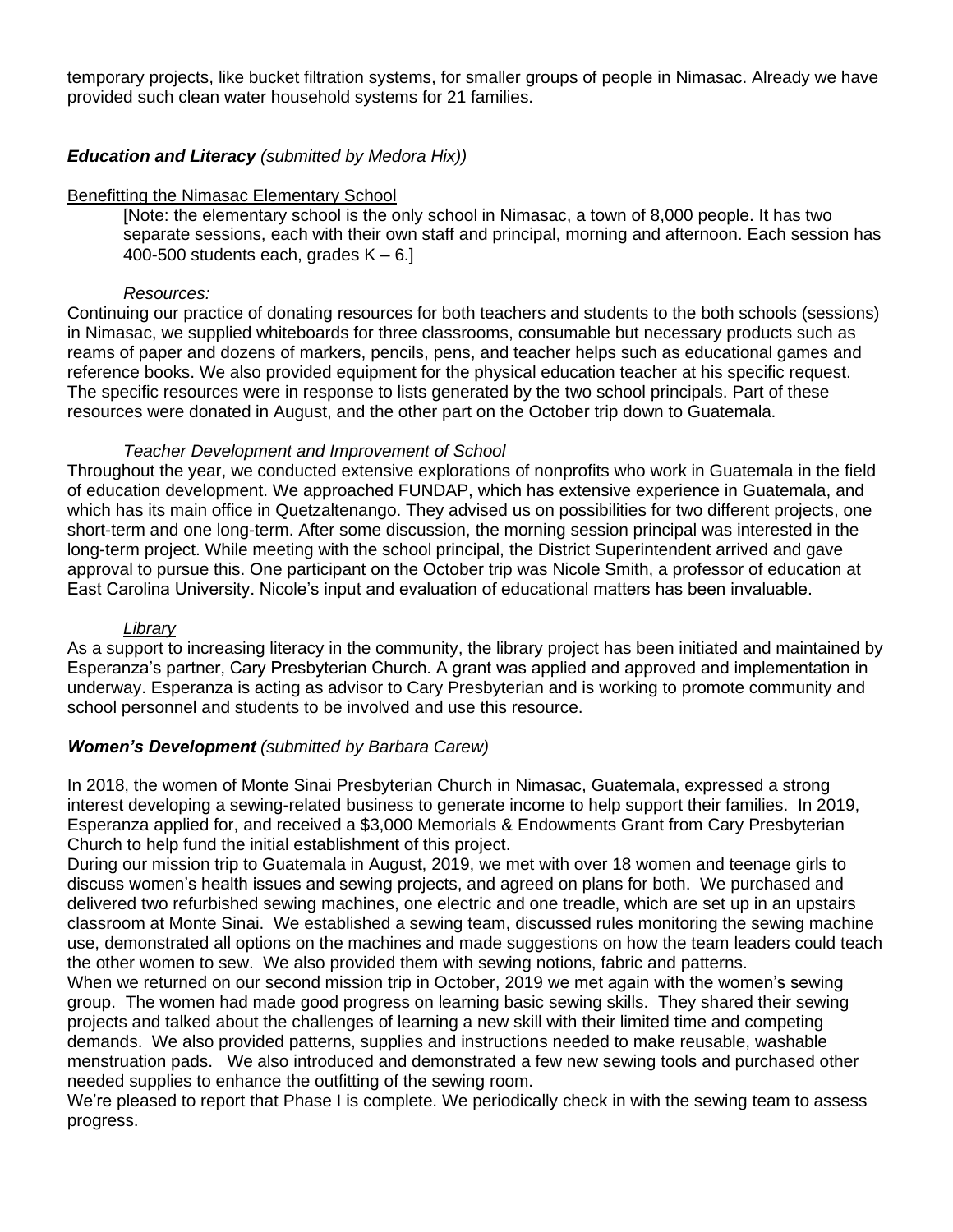